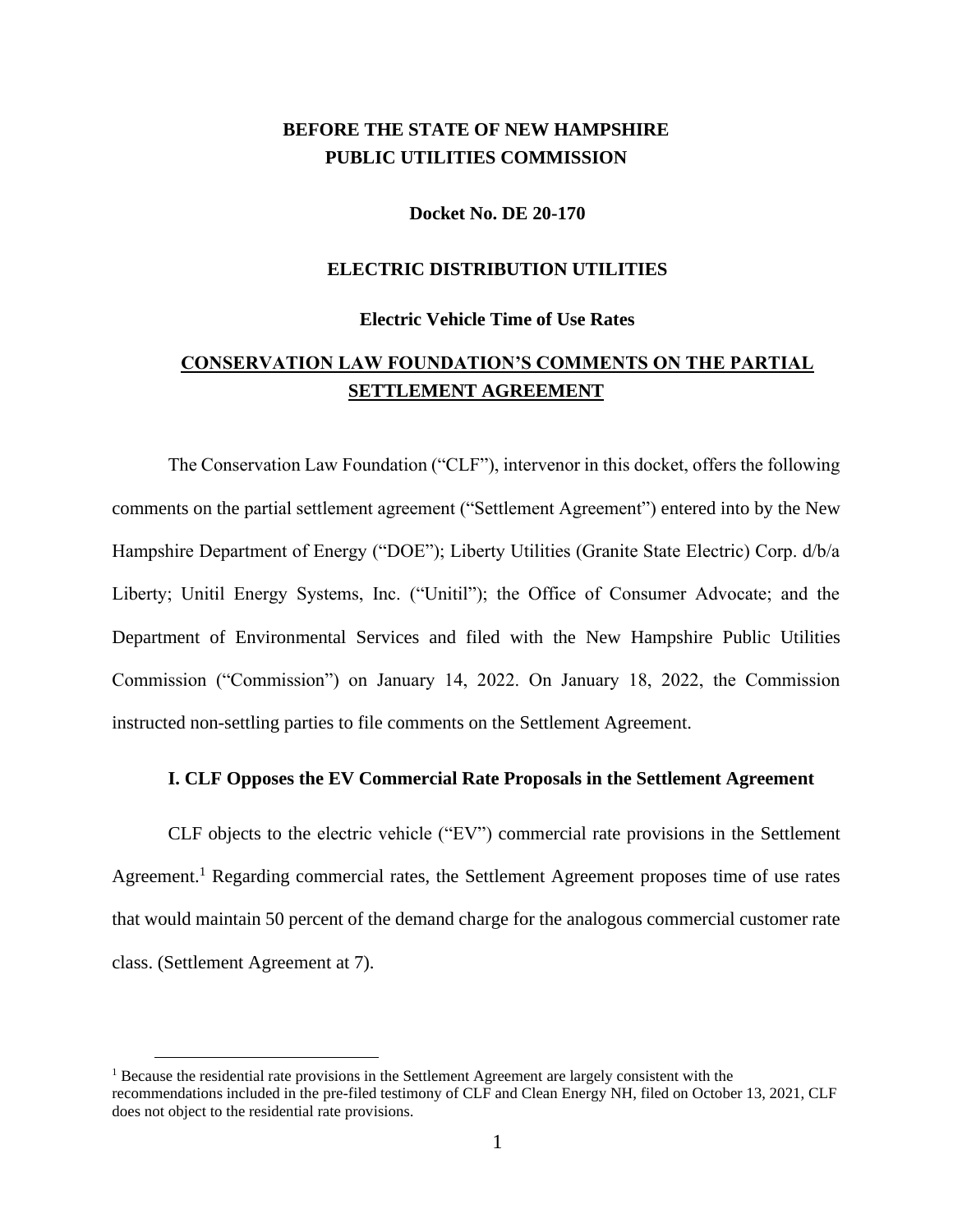As detailed in the direct testimony of Christopher R. Villarreal, filed on behalf of CLF and

Clean Energy NH:

Demand charges can play a significant role in delaying EV infrastructure roll-out especially at low utilization rates, as New Hampshire is currently experiencing. EV charging can result in substantial demand when the [electric vehicle supply equipment ("EVSE")] is in use, which can trigger high demand charges. However, if a public charger is used only occasionally it will not generate enough volumetric sales to pay for the high demand charge. **As such, demand charges can be crippling to the economics of public EV charging**.

(Ex. 6, Villarreal Testimony at Bates 18-19) (emphasis added). Mr. Villarreal also explained:

At low utilization rates, a location charged a demand charge for EV charging, especially for DCFC, may see their bill rise substantially. In an analysis done by RMI for EVGo looking at their locations in California, RMI determined that in some locations site hosts could incur a bill up to \$3,114 a month with 94% of that bill due to demand charges. As further detailed by RMI, under the different proposals by the California utilities, those rate designs that included demand charges would continue to be a significant component of the site hosts' bills. Even at 15% utilization, RMI estimates that locations could see 70% to 88% of their bill be attributable to the demand charge.

*Id.* at Bates 19-20. Thus, "at low utilization rates, demand charges act as a penalty for installing

EV charging infrastructure, especially DCFC, when the state should be trying to encourage

deployment of EV charging infrastructure, including DCFC." *Id.* at Bates 19.<sup>2</sup>

As will be further discussed in the testimony of Mr. Villareal at the scheduled hearings in

this docket, the provision in the Settlement Agreement to maintain 50 percent of demand charges

for the proposed EV commercial rate classes would still produce a demand charge that acts as a

 $2$  Several other parties to this docket have also acknowledged that the demand charge component of electric bills can be cost-prohibitive in the development of public EV charging stations. *See, e.g.*, Ex. 12, Rebuttal Testimony of Unitil (John D. Taylor) at Bates 30; Ex. 7, Direct Testimony of ChargePoint (Matthew Deal) at Bates 8-9.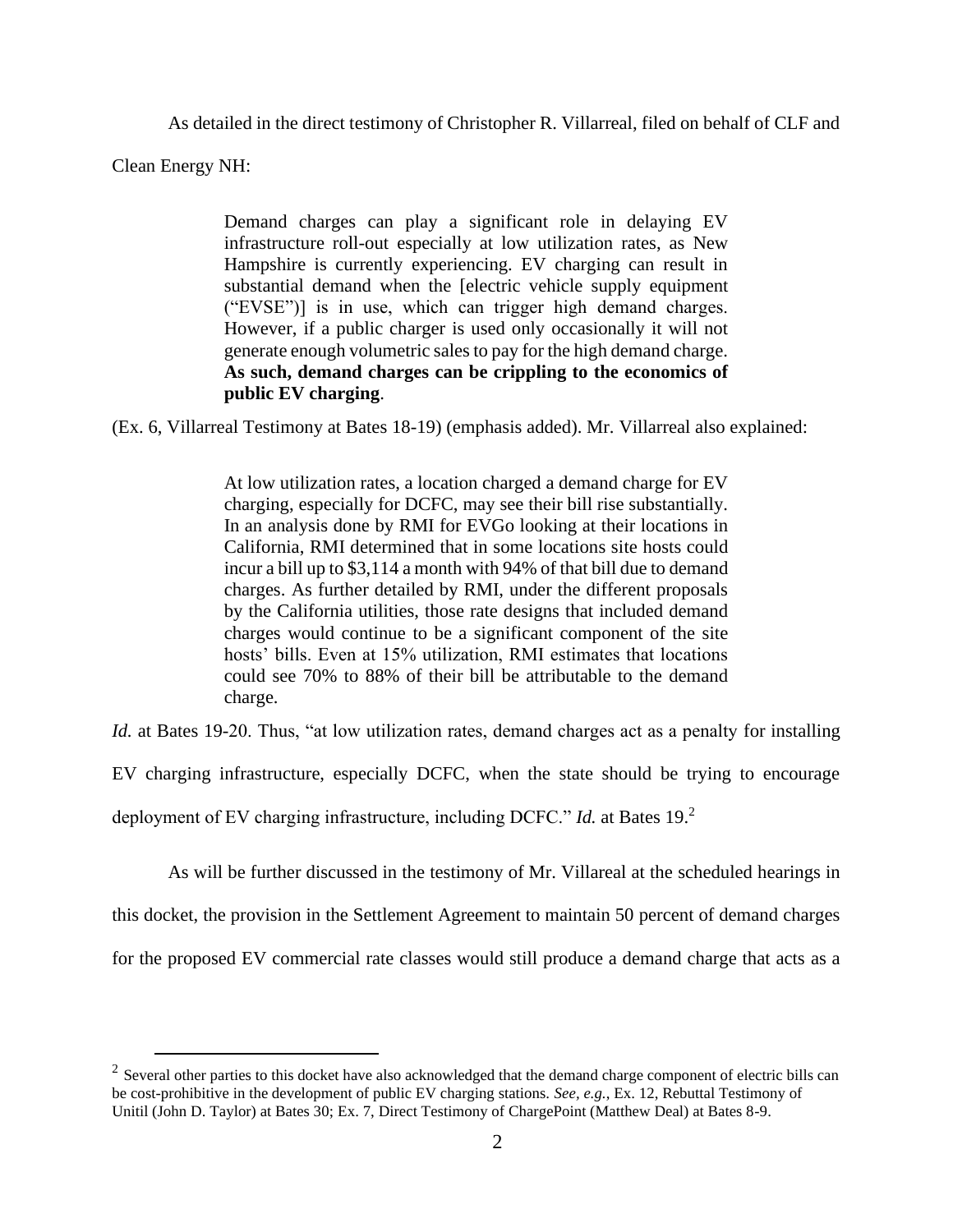significant barrier to investments in public EV infrastructure. Thus, CLF objects to the proposed commercial rates in the Settlement Agreement.

# **II. The Commission Should Prioritize Rate Setting Principles Other than Pure Cost Causation**

Ostensibly, the Settlement Agreement proposes to maintain 50 percent demand charges for the new EV commercial rate classes to ensure revenue neutrality. (Settlement Agreement at 7). However, as discussed in Mr. Villarreal's testimony, at this nascent stage in the adoption of EVs and deployment of EVSE, "rigidly applying the cost causation principle to EV rate design may not strike the right balance between conflicting regulatory principles"<sup>3</sup> and "to achieve the public policy priority of increased EVSE adoption, the Commission should consider other rate-making principles, such as 'diffusion of benefits.'" (Ex. 6, Villarreal Testimony at Bates 13). In particular, because "increased EV adoption will benefit the community as a whole" at this early phase in the adoption of EVs, "charging infrastructure need not be held strictly to cost causation." *Id.* In essence, the Commission could decide "that for some period of time, developing rates that will promote EV adoption should be prioritized over other rate design principles." *Id.* Therefore, when setting commercial rates for EVs, the Commission should consider the societal and environmental benefits of EV adoption and not focus solely on cost causation.

However, even if the Commission is unready or unable to prioritize other rate design principles over cost causation at this point in time and decides that it must maintain revenue neutrality for the proposed EV commercial rate classes, there are ways to design EV commercial rates that eliminate all or most demand charges without sacrificing revenue neutrality. For

<sup>3</sup> Under the cost causation principle of rate design, the person who caused the cost pays for it. (Ex. 6, Villarreal Testimony at Bates 14).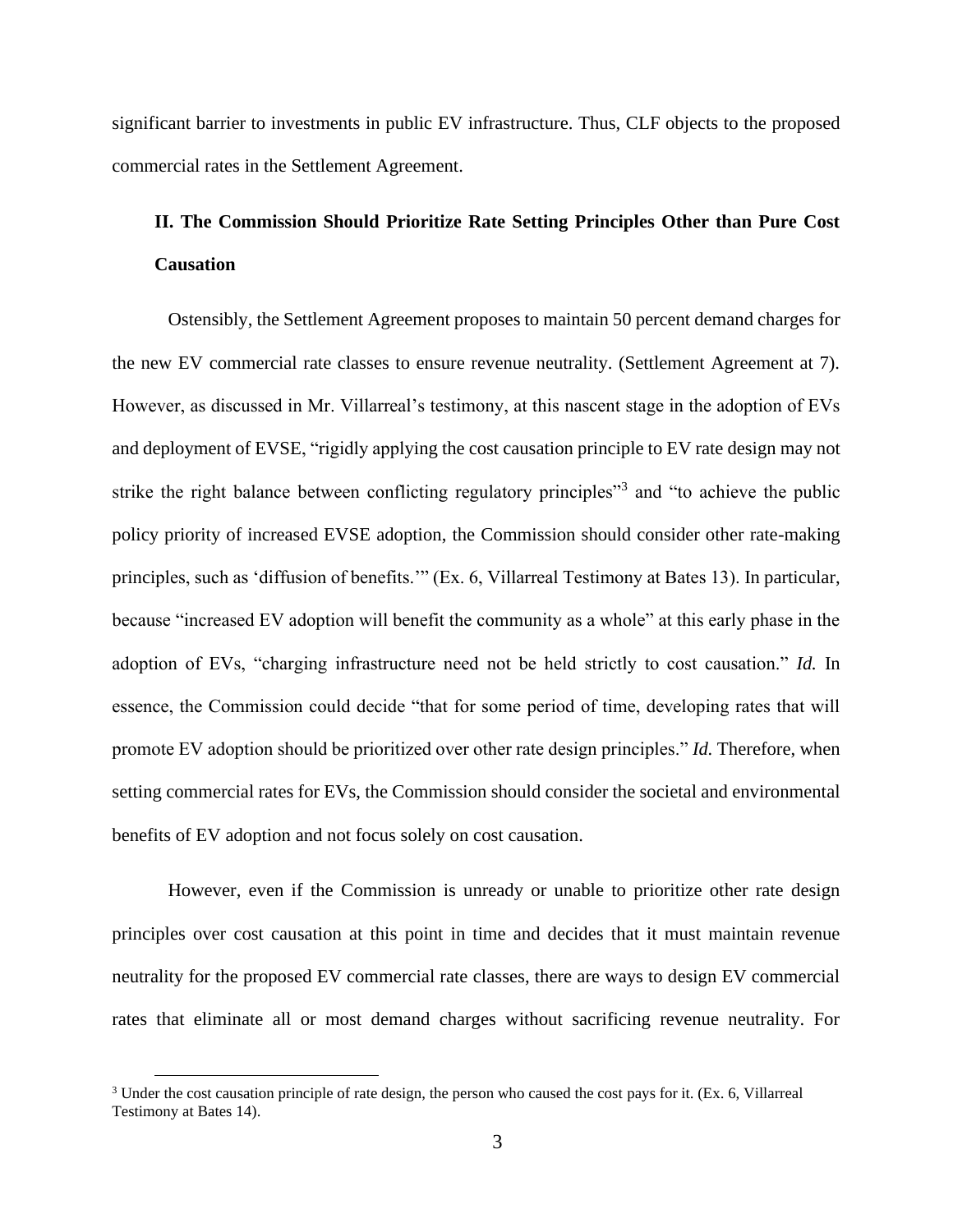example, in this docket, Liberty initially designed a revenue neutral EV commercial rate that eliminated most demand charges, 4 and in Massachusetts, Unitil designed a revenue neutral EV commercial rate that would completely eliminate demand charges at low utilization rates.<sup>5</sup> *See* Ex. 1, Testimony of Heather M. Tebbetts and Attachments; Exs. 18-19, Until Responses to Staff 2-6, Attachments 1-2. Accordingly, the Commission should not approve the proposed EV commercial rates included in the Settlement Agreement.

# **III. An EV Commercial Rate that Eliminates or Significantly Reduces Demand Charges is Consistent with the New Hampshire 10-Year State Energy Strategy**

Regarding the transportation sector, the New Hampshire 10-Year State Energy Strategy ("State Energy Strategy") finds that allowing market demand to drive infrastructure investment decisions is more likely to deliver cost-effective energy to consumers over the long term. (State Energy Strategy at 47.) However, the State Energy Strategy notes that there is "market potential for non-internal combustion vehicles, but that potential has not yet been realized." *Id.* at 49. The State Energy Strategy also acknowledges the "feedback loop of EV adoption and infrastructure consumers [do not] want to buy cars if there [is not] sufficient charging availability, and investors [will not] build charging stations unless there is a large enough market to serve." *Id.* Finally, the State Energy Strategy finds that although "[p]rivate entities are better positioned over the longterm to invest in charging infrastructure that will economically deliver in the market," "**state programming may have a role in encouraging early investments**." *Id.* at 50 (emphasis added).

<sup>4</sup> The Liberty proposal would decrease demand charges to 10 percent of the current level. (Ex. 1, Testimony of Heather M. Tebbetts and Attachments).

<sup>5</sup> While neither of these revenue neutral EV commercial rates incorporate time of use rates, given that public charging stations users have limited ability to shift EV charging to other time periods (Ex. 6, Villarreal Testimony 13-14)—one of the main purposes of TOU rates—the Commission need not prioritize establishing TOU rates for public charging stations over other concerns, such as reducing demand charges to improve the viability of public charging stations.